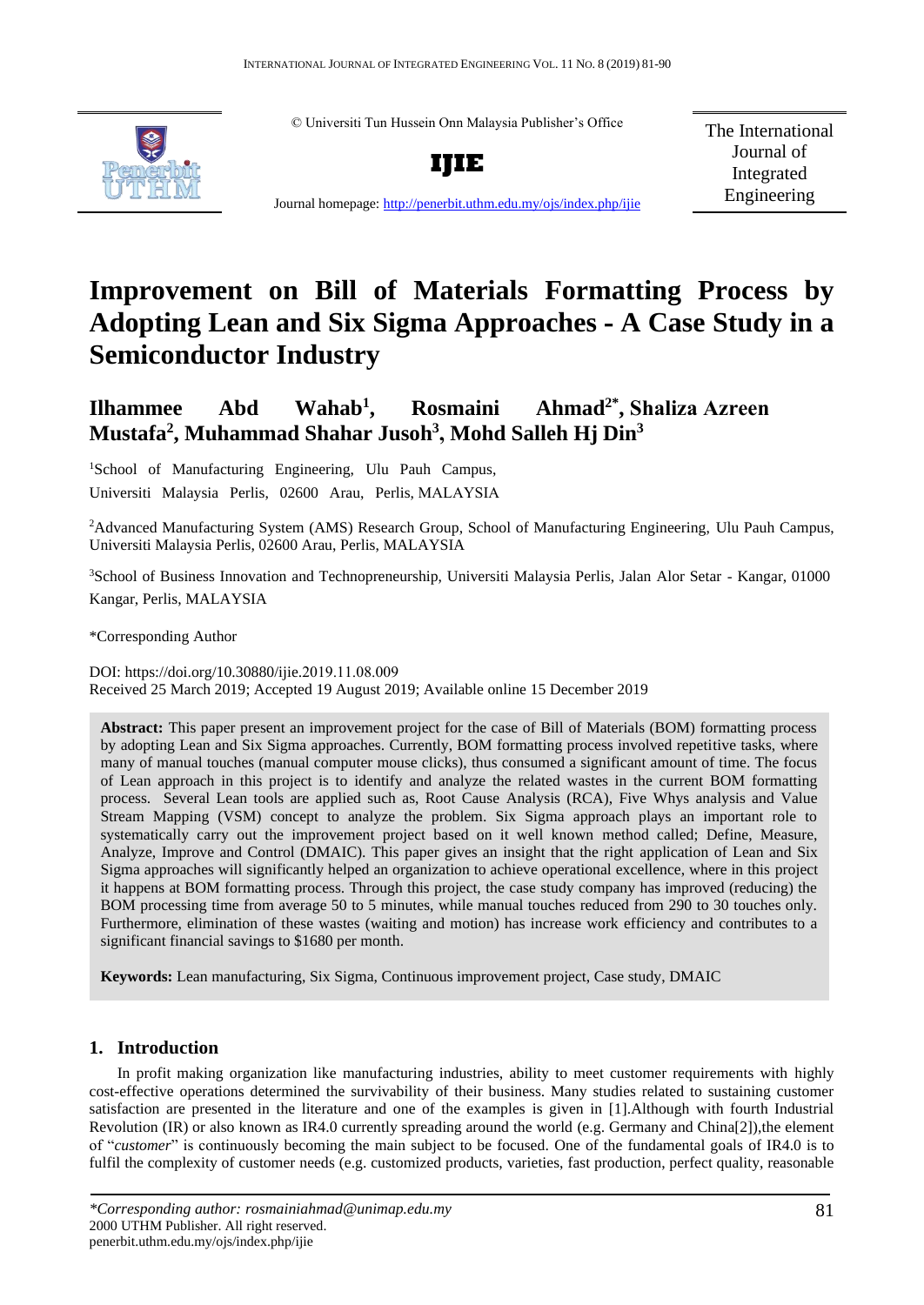price etc) by adopting diverse of high technologies such internet of things (IoT), simulation, artificial intelligent (AI) and predictive process.

Although the above-mentioned statements, continuous improvement practice is another key element that should come concurrently to ensure business operations is stay in highly cost effective and efficient. Lean and Six Sigma are the two popular approaches or methods that can be applied to drive the continuous improvement project in many organizations. It is well known by researchers and practitioners that Lean/ Lean Manufacturing (LM) approach or also known as Toyota Production System (TPS) originally invented and practice in Toyota Company since over the last 50 years ago. It then been popularized in academic and research world by Womack, Jones and Roos [3] in their very popular book '*The Machine that Changed the World*'. Lean is a comprehensive approach, where all workers in an organization have to get involves in Leanness activities (Lean culture development). It starts with the understanding the concept of Lean, where the reduction/elimination of wastes will directly increase the values (value added), thus accomplishes one of the Lean goals to '*achieve more with less'*. One of the useful studies on Lean evolution journey is reported by Stone [4].Some latest LM application based on industry case study is given by [Chan](https://www.emeraldinsight.com/author/Chan%2C+Chi+On) and [Tay](https://www.emeraldinsight.com/author/Tay%2C+Huay+Ling) [5], where the lessons learned from two kaizen events in printing company were reported. They claimed that a mix application of Lean tools for these two Kaizen events resulted significant productivity improvement. Another industry case study based regarding LM application is reported by Nallusamy and Adil-Ahamed [6]. They presented the application of Lean tools such as 5S, VSM and line balancing to identify and eliminate the non-value-added activities.

Six Sigma is another popular approach that can be applied to support an organization to carry out their improvement projects. Six Sigma was developed by Bill Smith at Motorola Corporation in middle 1980's [7]. Originally, Six Sigma is applied to solve related product quality issues via it well known systematic process called DMAIC, which it stands for Define, Measure, Analyze, Improve and Control. This process is considered as standard methodology to guide any improvement projects. One of the practical examples of the DMAIC application is given by Jirasukpraset et al [8]. They reported the success story of improvement project based on DMAIC application to reduce the defects in a rubber gloves manufacturing process. Among the latest study on DMAIC application in manufacturing industry is presented by Gupta et al [9]. They applied DMAIC method to reduce the defect issues in tire manufacturing process in India. They claimed that the presented project has achieved the objective, where the process capacity  $(C_p)$ value)and performance (*Cpk*value) measures have improved from 1.65 to 2.95from 0.94 to 2.66, respectively.



**Fig. 1 – Methodology structure of DMAIC and Lean applications**

On the other hands, the combine approach of Lean and Six Sigma (LSS) become the popular way of practice to improve operational excellence [10] and provide better driver to the improvement projects [11]. The core value behind this integration is to maximize the benefits from both of approaches, where Six Sigma via DMAIC process will systematically guide the improvement activities, while the Lean approach will support in defining and analyzing the problem based on related Lean tools/techniques, thus better solution to the defined problem can be found. An example application of Lean and Six Sigma approach is given by Panat et al [12], where they reported the success of this integration approach application to improve the configuration control in R&D environment. One of the latest literature review study on LSS applications in various industry sectors is documented by [Singh](https://www.emeraldinsight.com/author/Singh%2C+Mahipal) and [Rathi](https://www.emeraldinsight.com/author/Rathi%2C+Rajeev) [13]. They performed comprehensive literatures study on LSS applications within three different industrial sectors: manufacturing, service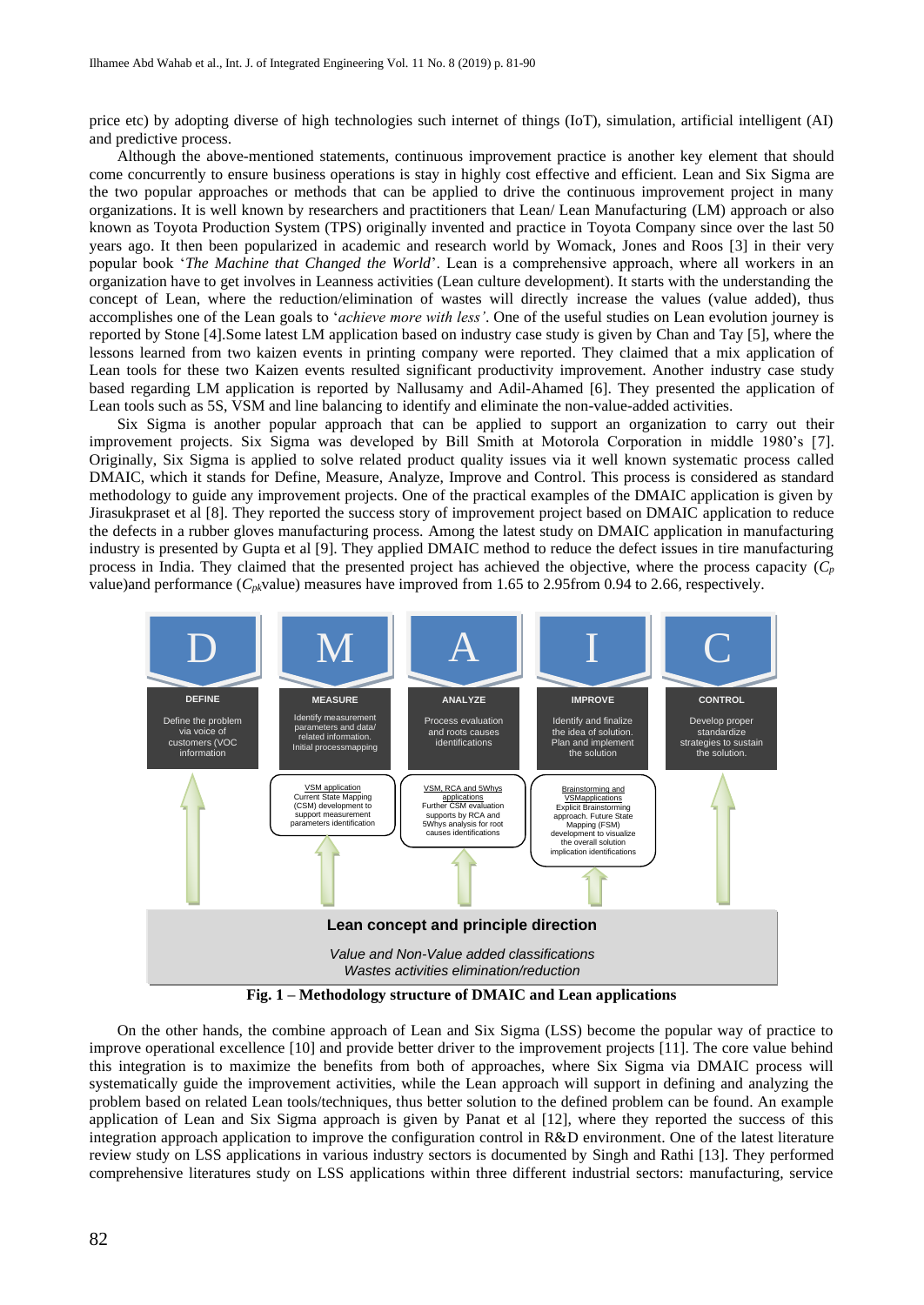and process. The article is then discussed the critical barriers and benefits of LSS implementation including highlighted some important research gaps. Another latest and significant literature review study on LSS related issues is presented by [Alexander](https://www.emeraldinsight.com/author/Alexander%2C+Paul) et al [14]. The main purpose of their study is to explore the most common themes within LSS relating to small- and medium-sized enterprises (SMEs) within manufacturing organizations. The research gaps are then presented for future guidance of researchers and practitioners in pursuing better LSS applications.

The improvement project reported in this paper presents another success story in the application of LSS approach but with specific scope of a case study. This paper is presented as follow. The next section present the methodology used in this research project. It follows by improvement project overview section to describe the background of the case study under consideration. The paper continues to present the results and discussions section, where step-by-step of the improvement project activities have been carried out based on DMAIC process. The last section is conclusions, where the important summary and findings have been presented.

# **2. Methodology**

The main structure of methodology used in this improvement project is Six Sigma methodology steps, namely Define, Measure, Analyze, Improve and Control (DMAIC). In addition, related Lean concept, principle and tools are applied to support the steps. Fig. 1 presents the overall methodology structure, which it modified version from [15].The precise and concise description of methodology structure based on DMAIC and Lean applications is given as follow.

**Define Step**: Define step discuss and finalize the problem statement, objective, benefit and scope of the project, where it summarizes in project charter format [16]. In this step, series of discussions among group members have been performed including initial records of voice of customers (VOC), where it will be analyzed further in the following step. In this reported improvement project, VOC is referred to the responds/complains from external customers (owners of the products) regarding how their products orders are manage for manufactured. This responds/complains are collected from current technical communication platforms of the case study company such as via emails and conference call.

**Measure Step**: Identify the right measurement metrics of the project, thus the results of before and after improvement can be properly measured. In this project, the initial idea of measurement metrics that can be considered are the time completing the Bill of Materials (BOM) formatting process, which it relates with time and number of steps (activities) to perform the BOM formatting process. The process mapping based on Value Stream Mapping (VSM) technique is applied to show the current flow of the BOM formatting process.

**Analyze Step**: This step focus on roots causes identification and evaluation [10]. It involves further analysis of the data and information that have been collected including further evaluation of Current State Mapping (CSM). In this project, Lean manufacturing analysis tools to perform Root Cause Analysis (RCA) such as Ishikawa/ Fishbone analysis and Five Whys are applied.

**Improve Step**: In this step, series of brainstorming sessions have been carried out to evaluate the results that have been generated in previous step. The main root cause and solution concepts are then identified. Few improvement strategies/solutions have been suggested by the team and it follows by the best strategy evaluation process. The Future State Mapping (FSM) is then developed to visualize the final improvement strategy.

**Control Step**: This step presented some appropriate strategies to sustain the improvement activities. Therefore, the new standard of procedure (SOP) can be practiced in very consistent way.

# **3. Improvement Project Overview**

The presented improvement project reported in this paper is carried out in a semiconductor industry located in northern peninsular of Malaysia. The case study company is classified as contract-based and multinational level company that have numbers of operations plants focuses on manufacturing and services. The focuses of this reported improvement project is at product design department. One of the important processes in this department is to manage related product design aspect, namely BOM formatting process. This process is compulsory for the products that been ordered by the customers before it can be transferred to manufacturing department for their production process.

The important of BOM formatting is that it becomes main prerequisite for products assembly activities (manufacturing process). BOM formatting is used to identify the engineered components and the related engineering documents that are required to build the assembly process at a specified revision. In other words, BOM will identify the complete requirements of the products engineering characteristics such as; the part number, title and revision of every engineered component and document required before production activities can be performed. Therefore, under this department, it starts by receiving the raw BOM document of the products from the customers and the responsible workers under this department will perform the formatting process, which means the products details (parts numbers, title, quantities etc) needs to be sort, identified and classified.

The fundamental issue of this improvement project is that the BOM formatting process currently taking average 50 minutes to complete per product. This current scenario clearly is not a good way of practice, where under Lean concept this activity (BOM formatting process) can be classified as incidental type of work (no value to the customer)[17] and currently is time consuming activity that leads to waste of waiting. In other words, the current BOM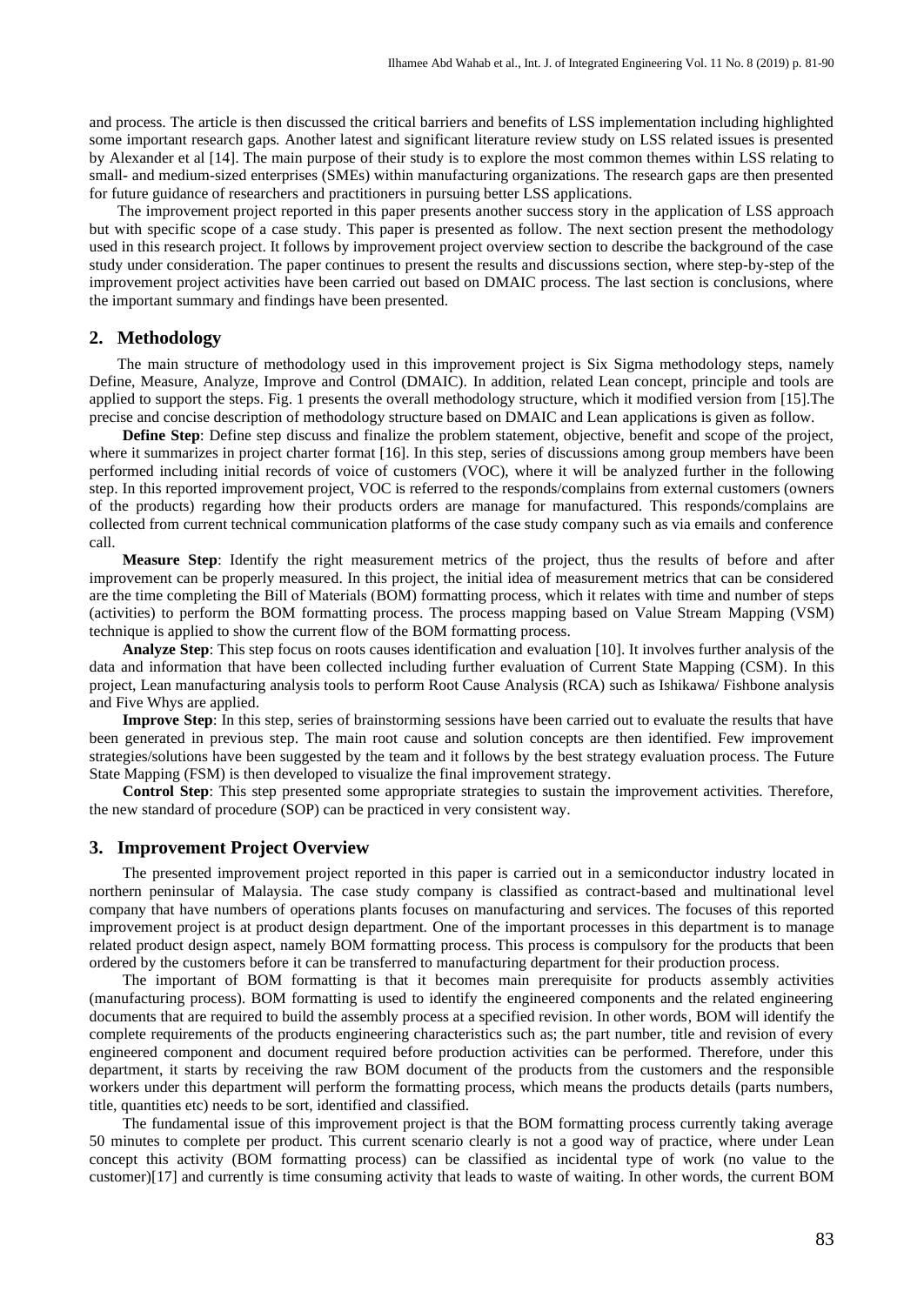formatting process is not considered as a clear value added activity. Therefore, the success of this project will directly reflect to reduce the waiting time of the BOM formatting process and thus faster the manufacturing process. In this project, the team has initially been setup to improve the above mentioned scenario with the name of Design for Excellence (DFX) team. The team members include engineers, technical staffs and manager of the department.

# **4. Results and Discussion**

Step by step DMAIC application results and its discussions are presented in the following sub-sections.

# **4.1 Define**

A Project charter (Fig. 2) is presented to summarize the overall of the improvement project, which it includes problem statement, objectives, project scope and benefits.In term of time duration, this project is carried out within the period of four months.

| <b>Title:</b> BOM Formatting Process Improvement                                                                         |                                                                                                                                                                                                       |  |  |  |
|--------------------------------------------------------------------------------------------------------------------------|-------------------------------------------------------------------------------------------------------------------------------------------------------------------------------------------------------|--|--|--|
| <b>Problem Statement:</b>                                                                                                | <b>Benefits:</b>                                                                                                                                                                                      |  |  |  |
| <b>BOM</b> formatting process is time<br>consuming. Initial statistical data<br>shows average 50 minutes per<br>product. | Significant reduction of time in BOM<br>formatting process will significantly<br>shorten the overall lead time of the<br>product. Thus, reflects many related<br>manufacturing costs (e.g. utilities, |  |  |  |
| <b>Objectives/Goals:</b>                                                                                                 | workers, etc.).                                                                                                                                                                                       |  |  |  |
| Reduce the BOM formatting process<br>time at least 50% from current<br>process's time.                                   | <b>Project Scope:</b><br>Only focus on top three ordered of<br>products (namely BOM A, B and C).                                                                                                      |  |  |  |

**Fig. 2 - Project charter**

In relation to this step (Define Step), the significant of this project is also highlighted customers. Fig. 3 shows the summary of VOC and their recommendations. The 'Verbatim' section given in the Fig. 3 presents the actual version of customers respond (via emails communication) on current BOM formatting process, while the 'Need' section is the initial solution ideas for each customer respond which it come from project team members. This information helps project team to highlight the relevant information and ideas that can be used in this improvement project.

| <b>Verbatim</b>                                       | <b>Need</b>                   |  |
|-------------------------------------------------------|-------------------------------|--|
| "I wish there are more lean ways to format this BOM   | An automation tool or system  |  |
| as current process is very time consuming"            |                               |  |
| "I'm a new hire and it took a lot of practices for me |                               |  |
| to get familiar with the BOM formatting process as it | Proper SOP and Guideline      |  |
| is very manual"                                       |                               |  |
| "I think I've been repeating the same steps each      | Right tool to eliminate same  |  |
| time I have tpo format a BOM"                         | process                       |  |
| " This manual process can cause me to make            | Software can run check and    |  |
| mistakes if I'm not being extra careful"              | balance automatically         |  |
| " Can anyone help with a BOM. I'm trying to run       |                               |  |
| through BOM Manager it different to those I've        | Training and proper guideline |  |
| done before"                                          |                               |  |

**Fig. 3 - Summary of voice of customers**

# **4.2 Measure**

In this step, all the project team members are noticed the important of fundamental measurement metrics that need to be considered in this project, that is the time taken of BOM formatting process, where it can relate with the number of steps/activities involved in the process. Statistical data shows that the average time to complete the BOM formatting process is 50 minutes. Meanwhile the number of activities that currently practice can be presented in Fig. 4.

Fig. 4 shows current process flow mapping of the BOM formatting process. It presents possible activities that classified under non-value-added type (red dotted marks). The result found that the non-values added activities in current practice of BOM formatting can be classified under wastes of waiting and motion. The map reveals that there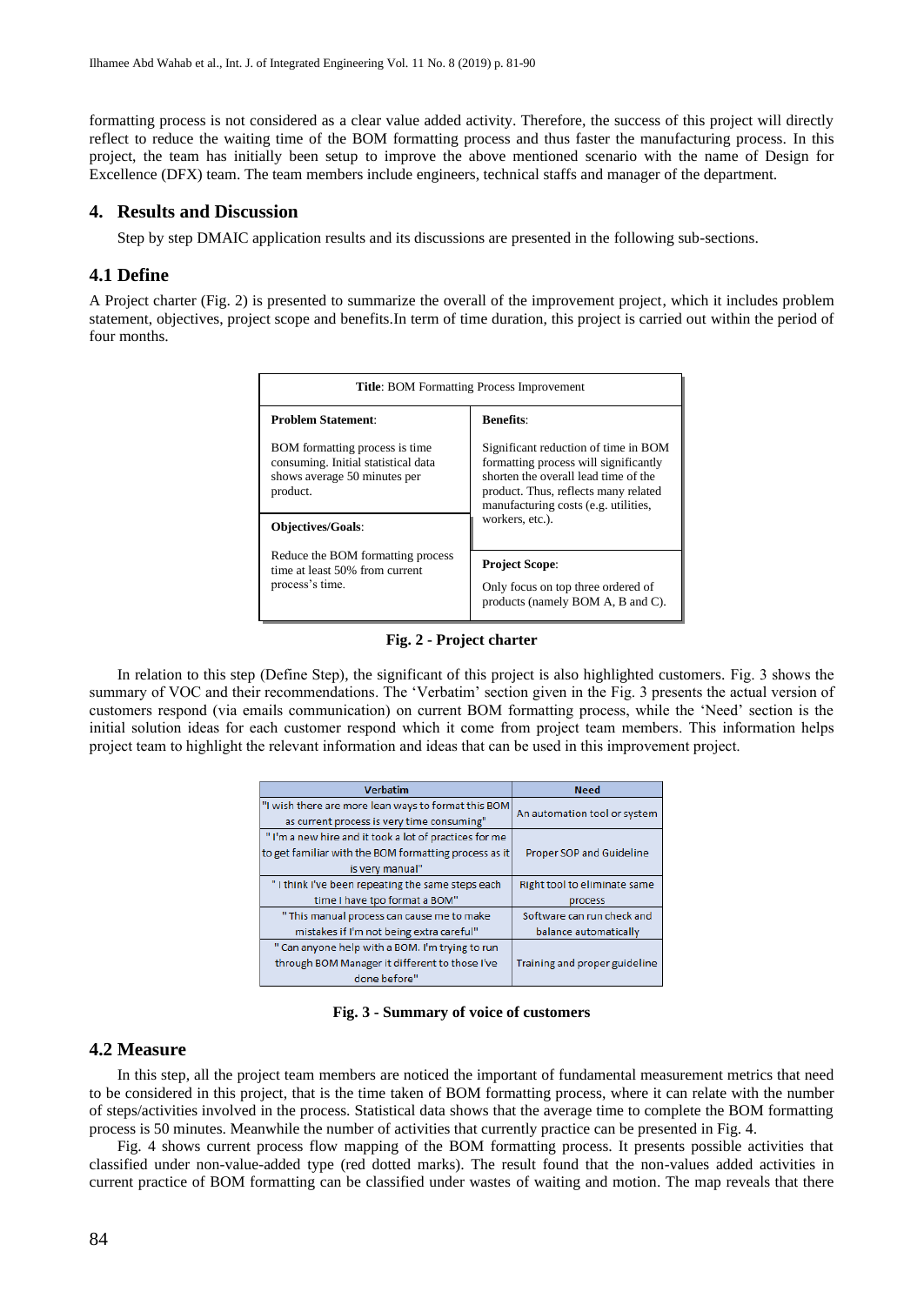are seven in sequence steps of activities; re-arrange columns, remove unnecessary columns, filter out preferences designator item, define priority level of customer's preference status, update blank information, rename & save file in .xls format and create translation rule & load into BOM manager that are potentially classified as non-values added activities that cause to long BOM processing time. Moreover, these activities required manual touches (repeat the computer mouse touches/clicks). Meanwhile, the average current processing time is 50 minutes per BOM list and manual touches is 290 steps.



**Fig. 4 - Current state mapping**



**Fig. 5 - Ishikawa diagram (root cause analysis)**

# **4.3 Analyze**

In this step, the main focus is to analyze and evaluate the roots causes of the problem, which is to support the initial findings of current process flow mapping as presented in Fig. 4. Root Cause Analysis (RCA) is carried out in team basis, where the involvement of all group members (engineers, technical staffs and manager) in projecting any related causes were encouraged. A series of brainstorming sessions have performed to systematically identify and mapped the causes. Fig. 5 presents Ishikawa diagram to visualize the possible causes to the problem under consideration. Fig. 5 shows numbers of causes that are possible to contribute to the BOM formatting problems, which it divided into four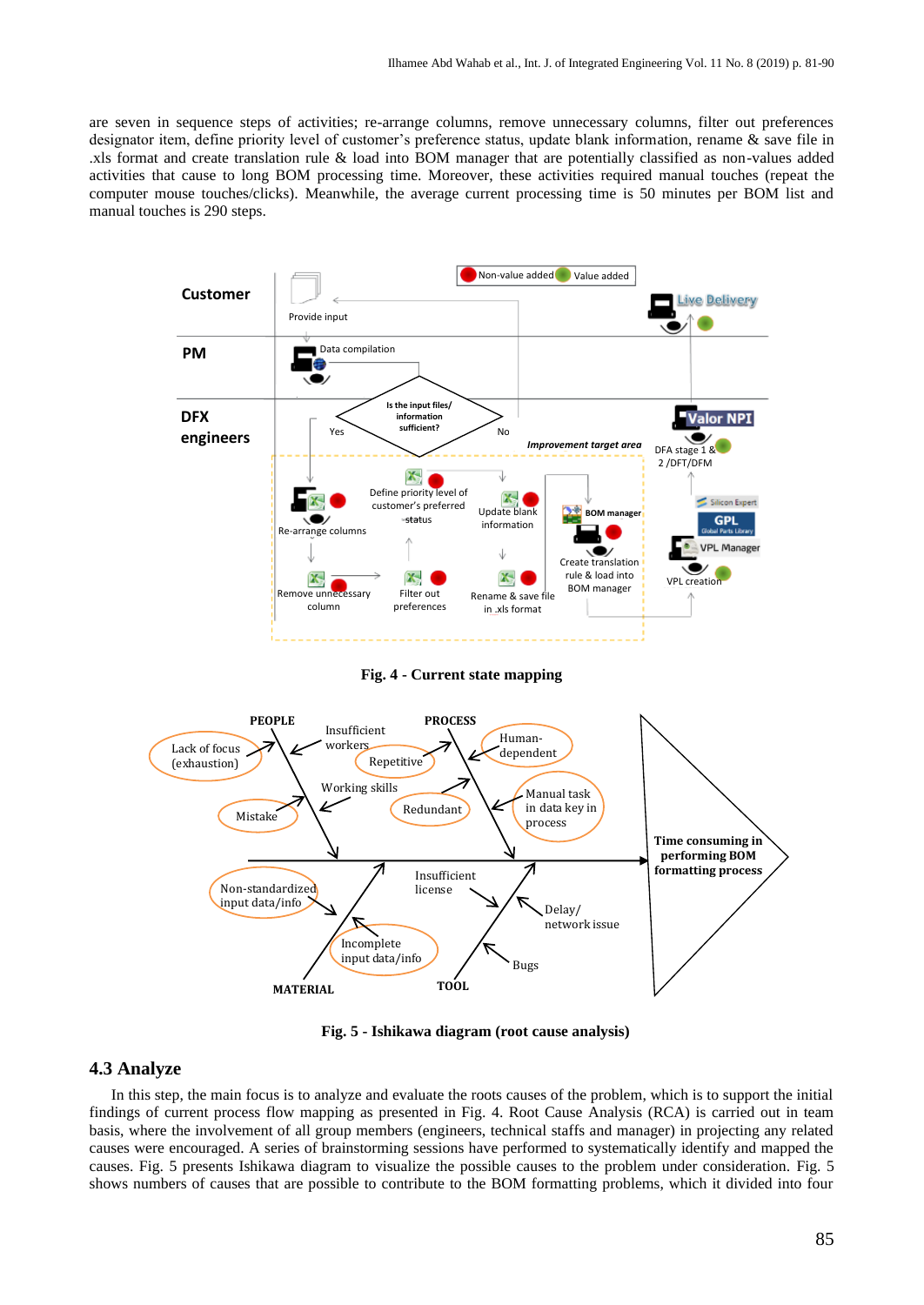source groups of causes; people, process (activities steps), material and tool. The "People" refer to the responsible worker that performs the BOM formatting, while the "Process" refers to working procedure that currently practices in completing the BOM formatting process. Meanwhile, the "Material" refers to the raw data/information features, while the "Tool" refers to the current software system to manage the data/information that has been key-in.

The results of this analysis concluded that there are eight (circle with orange color) significant causes that are interrelated from one to another. Based on Lean concept, mistake and lack of focus relates with "overburden" waste that usually happen when there are involves with manual-based repetitive works in long time period. In this step (Analyze Step), further RCA is carried out by applying Five Whys analysis to identify clear main root cause of the problem under consideration. Fig. 6 visualizes the application of Five Whys analysis.

| <i>Issue</i>         | Time consuming in BOM formatting process                                                                   |  |
|----------------------|------------------------------------------------------------------------------------------------------------|--|
| Condition            | DFX engineer needs to format customer's BOM and create<br>translation rule before loading into BOM manager |  |
| Date occurred        | Current practice                                                                                           |  |
| Area                 | Front end DFX process                                                                                      |  |
| Responsible division | DFX team                                                                                                   |  |



**Fig. 6 - Five whys analysis**

Fig. 6 presents a summary of Five Why's analysis and its pattern of answers from the DFX engineers that currently responsible for BOM formatting process. The result of Five Why's analysis found two main causes that contribute to long BOM formatting process. First cause is related with human issue, which it refers to DFX engineer currently have difficulty in manage the data manually (Refers the answer patterns of Why 1, Why 3 and Why 4). Thus, the performance (time taken to perform BOM formatting process) of the DFX engineering deteriorate with time and lead to do mistakes (wrong data/information to key in). This cause, relates with the "*overburden*" scenario (lack of focus, mistake etc) as highlighted in Ishikawa diagram (Fig. 5). Another cause is regarding the input data/information format that comes from the customers. The answer patterns of Why 2 and Why 5 have highlighted this point. Currently, there have no standard format in preparing input data/information of order from the customers.

#### **4.4 Improve**

This step focuses on improvement strategy/solution concept generation and evaluation based on the Root Cause Analysis (RCA) carried out in previous step (Analyze Step). In this project, numbers of brainstorming sessions have been carried out to generate the idea to solve the above mentioned problem. The key guidance in generating the solutions should reduce the identified non-value-added activities (as been highlighted in Fig. 4) and the main cause that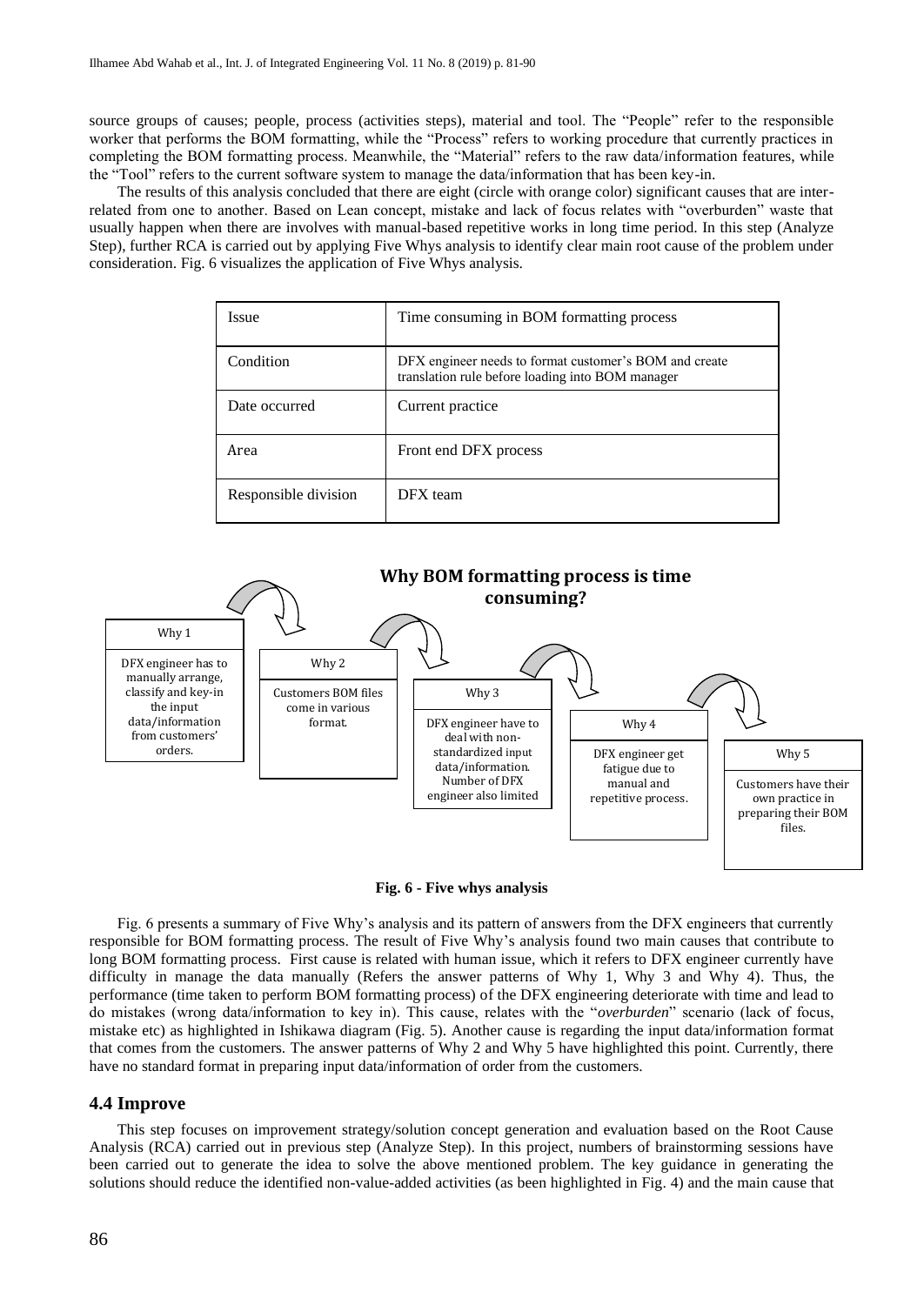has been identified in previous step (Analyze Step). Fig. 7 summarizes the solutions concept. There are four top solutions concept that are possible to be applied and implemented.

| Idea<br>ı Assessment<br>Criteria   | Time efficiency<br>1.<br>Cost effective<br>2.<br>3.<br>Business competitive<br>4.<br>Automation<br>5.<br>Error proof<br>Feasibility<br>6. |                                                                                                  |                                                                             |                                                                             |  |
|------------------------------------|-------------------------------------------------------------------------------------------------------------------------------------------|--------------------------------------------------------------------------------------------------|-----------------------------------------------------------------------------|-----------------------------------------------------------------------------|--|
|                                    | Idea 1                                                                                                                                    | Idea 2                                                                                           | Idea 3                                                                      | Idea 4                                                                      |  |
| Solution<br><b>Idea</b><br>Concept | Impose BOM<br>format<br>guideline to<br>customer                                                                                          | Request<br>vendor to<br>upgrade BOM<br>Manager to<br>read various<br><b>BOM</b> input<br>formats | Develop<br>macro tool to<br>automate<br><b>BOM</b><br>formatting<br>process | Transfer<br><b>BOM</b><br>information<br>into standard<br>excel<br>template |  |

**Fig. 7 - Solution concept brainstorming summary**

The evaluation of these four solutions ideas is then carried out to present explicitly the most practical solution to be considered. This evaluation process is performed based on six evaluation criteria; time efficiency, cost effectiveness, business competitive, automation, error proof and feasibility. All group members in this improvement project including DFX engineers and customers are participated in this evaluation process. The standard evaluation scale 1-5 is applied for all six mentioned evolution criteria. The result of this evaluation shows the highest score is goes to solution idea 3 (62), follow by solution idea 2 (45), solution idea 4 (42) and the lowest score is for solution idea 1(37).

This evaluation concluded that collectively the respondents preferred solution idea 3, where the concept is to develop the system that can manage different format of BOM that come from the customers. The system should be able to sort and classify and standardize format (currently based on manual activities) automatically. Therefore, the project namely "BOM Formatting Macro" was then carried out.



**Fig. 8 - Macro graphic user interface feature design**

Fig. 8 and 9 visualize the first phase of "BOM Formatting Macro" development that focuses on feature design of Macro graphic user interface and their process flow. Three input data are required in Macro graphic user interface, first is BOM file name, followed by location of the file and finally the type of BOM file. Once the start button is click, the BOM file formatting process begin as presented in Fig. 9. The formatting process initially verified with two simple "Yes/No" decisions sequence. First is based on the question "is user input competed?" and followed by "is the original BOM format matches the type selection?". If the respond for both of these questions is "No", then the Macro system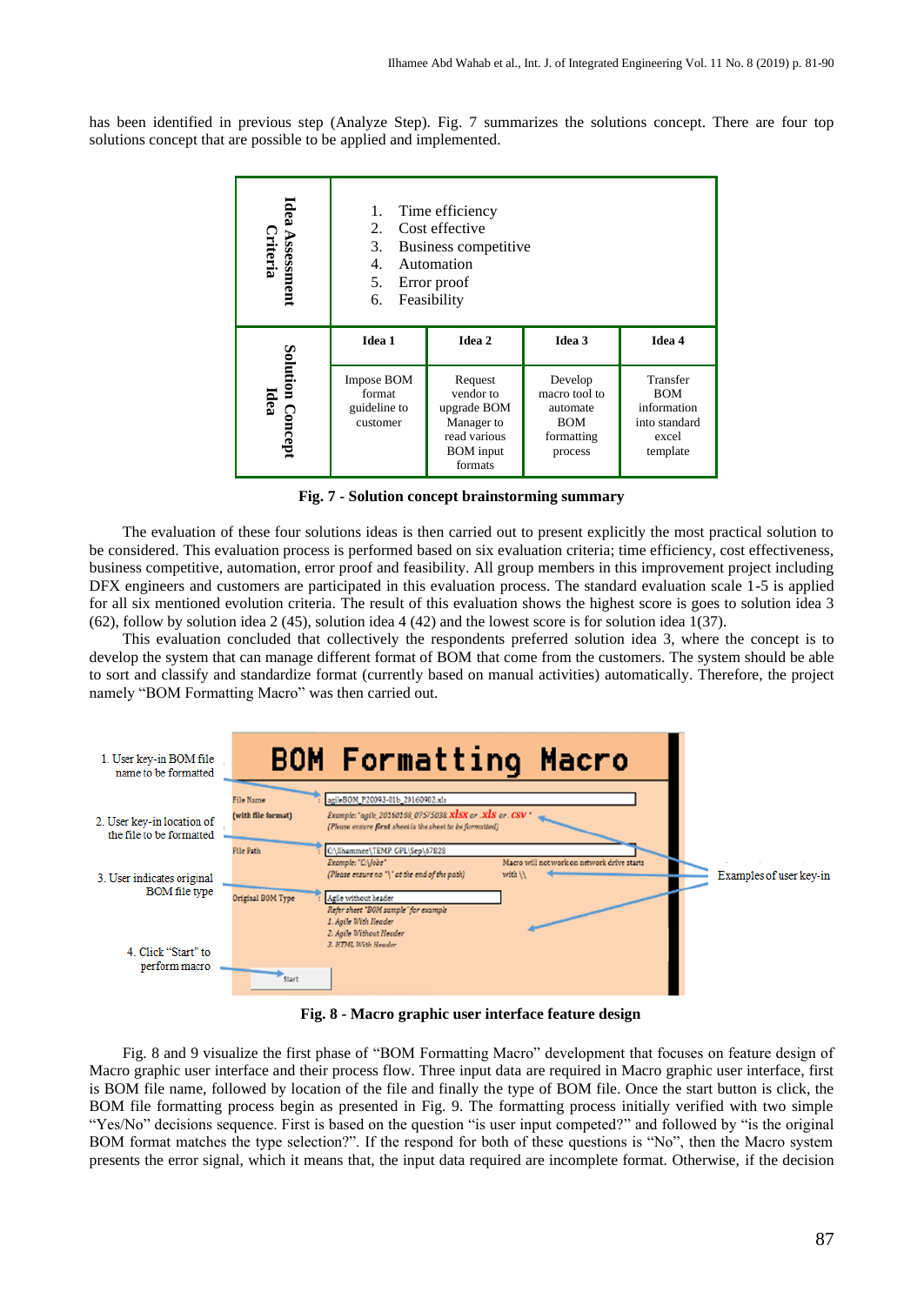is verified to be "Yes", then the next BOM file formatting process followed the process number 1 until process number 5 to complete the overall cycle of the BOM file formatting process.



**Fig. 9 - Design macro flow**

It is encouraging to compare the finding with previous current state mapping (Fig. 4) to see significant improvement after implementation of Macro formatting system. Fig. 10 shows the future state mapping after improvement has been done. The most significant improvement is average BOM formatting processing time is reduced for 90% (from 50 to 5 minutes only), while the manual touches (computer mouse clicks) is reduced from 290 to30 touches. This is logic improvement due to elimination strategy applied, where seven manual steps of formatting process before improvement are eliminated once the Macro formatting system is introduced. In relation, the number of operators is also reduced from two to one operator only. This is another key solution strategy based on Lean approach that is applied. The overall cost saving so far from this project is \$1680 per month, where it contributes from the shorten BOM formatting processing time and reduction of operator, thus it reduces the overall customers lead time for their products.



**Fig. 10 - Future state mapping**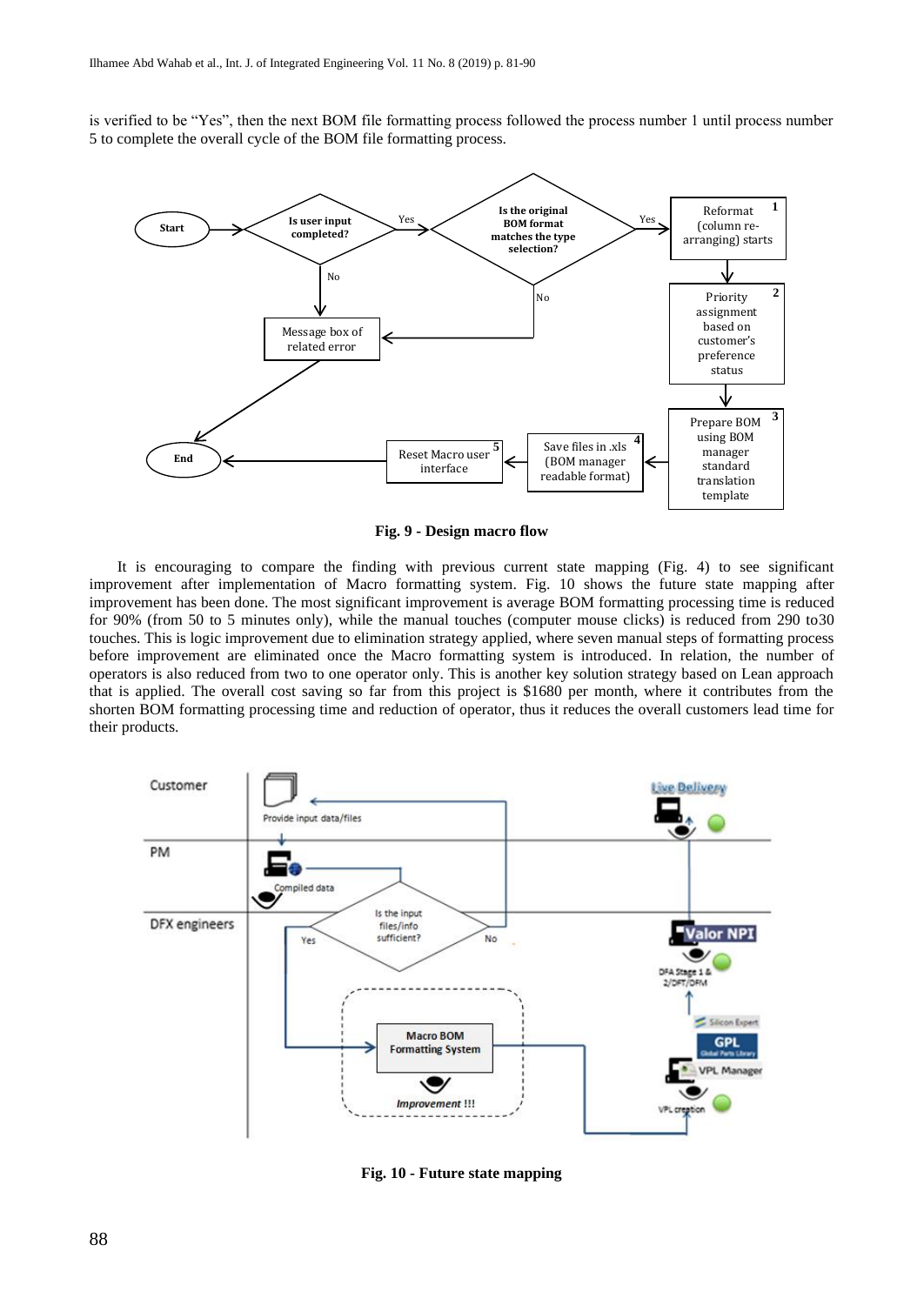# **4.5 Control**

Control is the last step of DMAIC process. In this project, this step highlighted appropriate strategies that can be carried out by the case study company (especially in the responsible department) to sustain the solution that has been recommended in previous steps. Following are the recommended strategies;

- 1. New SOP development: It refers to the blue prints of standard of operation (SOP) in performing BOM processing. This new SOP also been shared to the customers, so that they notice how their ordered products will be processed in the stage of BOM process.
- 2. Training: This strategy focus on new skills development among related worker in using the system (BOM formatting macro system).

# **5. Conclusion**

The application of Lean and Six Sigma approaches to improve the BOM formatting process is presented in this paper. The popular Six Sigma methodology via DMAIC process is applied to systematically guide the improvement project. The related concept and tools of Lean approach are applied to analyze the problem. The development of BOM Formatting Macro System is the key improvement that proposed in presented project. The implementation result reveals that the case study company improve the BOM formatting process by reducing their processing time from average 50 to 5 minutes only, while the manual touches (computer mouse clicks) has reduced from 290 to 30 touches only. In term of cost saving, this improvement project so far have contributes to \$1680 of saving per month, where it comes from the shorten effect of BOM processing time due to the implementation of BOM Formatting Macro System implementation.

# **Acknowledgement**

Authors wishing to acknowledge assistance and encouragement from colleagues from School of Manufacturing Engineering Universiti Malaysia Perlis, also top management and technical staffs of the case study company especially in providing data and related information of the project. Authors wish to thank for the financial support from Universiti Malaysia Perlis in completing this publication. Finally, the authors also thank the referees for their useful suggestions to improve the quality of the article.

#### **References**

- [1] Marisa, F, Ahmad, S. S. S., Yusof, Z. Z. M., Fachrudin, & Aziz, T. M. A. (2019). Segmentation model of customer lifetime value in small and medium enterprise (SMEs) using K means clustering and LRFM model. International Journal of Integrated Engineering, 11(3), 169–180.
- [2] Adam, A., Yusof, Y., Iliyas, M., Saif, Y., & Hatem, N. (2018). Review on manufacturing for advancement of industrial revolution 4.0. International Journal of Integrated Engineering, 10(5), 93-98.
- [3] Womack, J. P., Jones, D. T., & Roos, C. (1990). The machines that changed the world. Massachusetts Institutes of Technology, New York, NY.
- [4] Stone, K. B. (2012). Four decades of lean: a systematic literature review. International Journal of Lean Six Sigma. 3(2), 112-132.
- [5] Nallusamy, S., & Adil-Ahamed, M. A. (2017). Implementation of Lean tools in an automotive tndustry for productivity enhancement - a case study. International Journal of Engineering Research in Africa. 29, 175-185.
- [6] [Chan,](https://www.emeraldinsight.com/author/Chan%2C+Chi+On) C. O., & [Tay,](https://www.emeraldinsight.com/author/Tay%2C+Huay+Ling) H. L. (2018). Combining lean tools application in kaizen: a field study on the printing industry. International Journal of Productivity and Performance Management. 67(1), 45-65, [https://doi.org/10.1108/IJPPM-09-2016-0197.](https://doi.org/10.1108/IJPPM-09-2016-0197)
- [7] de Jesus, A. R., Antony, J., Lepikson, H. A., & Cavalcante, C. A. M. T. (2015). Key observations from survey about six sigma implementations in Brazil. International Journal Productivity Performance Management. 64(1), 94-111.
- [8] Jirasukprasert, P., Garza-Reyes, J. A., Kumar, V., & Lim, M. K. (2014). A six sigma and DMAIC application for the reduction of defects in a rubber gloves manufacturing process. International Journal of Lean Six Sigma. 5(1), 2-21.
- [9] Gupta, V., Jain, R., Meena, M. L., & Dangayach, G.S. (2018). Six-sigma application in tire-manufacturing company: a case study. [Journal of Industrial Engineering International.](https://link.springer.com/journal/40092) 14(2), 511-520.
- [10] George, M. L. (2002). Lean six sigma: combining six sigma quality with lean production speed, 1<sup>st</sup> ed., Tata McGraw Hill Publication, New York, NY.
- [11] Zhang, Q., Irfan, M., Khattak, M., Zhu, X. & Hassan, M. (2012). Lean Six Sigma: a literature review. Interdisciplinary Journal of Contemporary Research in Business. 3(10), 599-605.